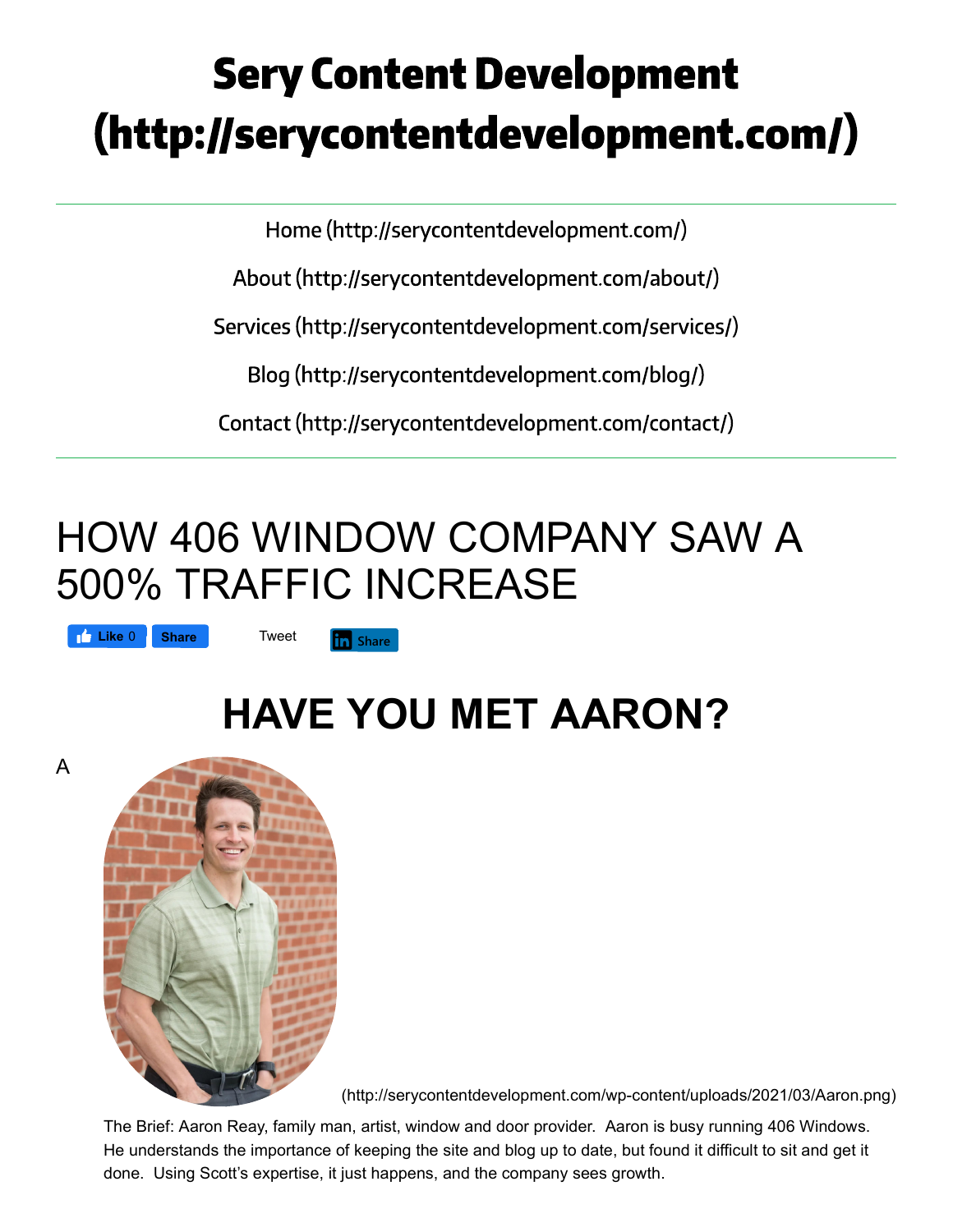typical weekend at the Reay house consists of backyard campfires, video game marathons, and perhaps the occasional firework set off in the alley. When the season is right, Aaron and his wife Samantha find relaxation watching the kids compete in whatever the sport du jour happens to be. At work, however, Aaron is much more driven to ensuring his clients' needs are met.

Unfortunately, there was a bit of a dilemma going on at 406 Windows (https://406windows.com/). Aaron could update his website (or rely on a staff member to do so), or he could take care of his customers the way he knew they deserved. When it came down to it, the website was neglected. While Aaron knew he was focusing on the right part of the business, there was frustration whenever he saw how long it had been since the last update.

Finally, one of his employees mentioned that Scott does blogging through his company Sery Content Development.

Getting someone to create content is easy. But when Scott Sery came in, he positioned himself as more than just a writer. The initial discussions revolved around business tactics, social media, search engine optimization, and how ensuring that the blog was updated on a regular basis is just the beginning of that.

As the blogs are created, uploaded, and optimized, Aaron doesn't have to worry about a thing. He understands the importance of updating the blog regularly, but when it fell on his shoulders it only happened every six weeks. It was too much of a burden to take two hours out of the day to create the content.

Now, with Scott's help, the blogs are updated regularly. Because the search engines recognize the updates, 406 Windows has improved their ranking significantly. Impressions for their most common keywords have increased threefold, and *clickthrough traffic has gone up 500% in the last year alone.* More traffic meant that Aaron has the time to dedicate to customers, and new opportunities.

The increase in traffic resulted in more customers being helped quickly and effectively. That caused 406 Windows to outgrow their britches; they're currently building a warehouse and showroom on the West End so they can expand from their showroom that's now too small for their operation.



(http://serycontentdevelopment.com/wp-content/uploads/2021/03

/406-Logo.png)

It's here that they can show off the latest trends like huge oversized folding, sliding, and entryway doors that open homes up to create a feeling of grandeur.

In the world of windows and doors, finding the right product, in the right style, in the right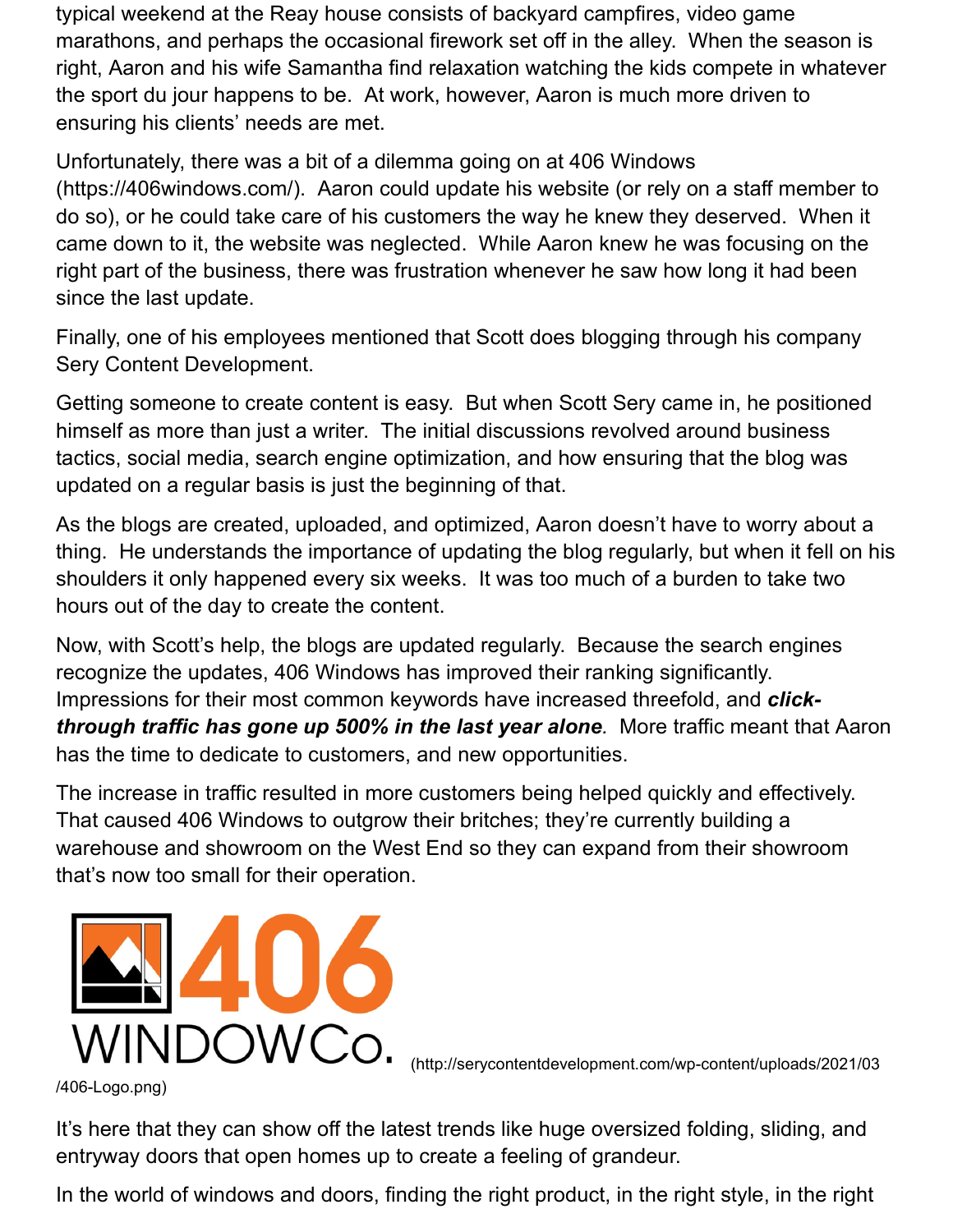color, with the right features, is an art form. It takes expertise to know what's out there, how they function, and how they will work with the rest of the building. At 406 Windows, it's all about creating that experience with the customer, to transform their project into something absolutely amazing.

So when you walk into the 406 Windows showroom, you know that a window and door expert is going to take care of you. You know that you will be listened to, and after you explain the goal, you will know all of the options, operations, colors, and performance. You get a nice picture painted for you, are informed of the extra details, and whoever is helping you will give you extra care because that is exactly what the customer deserves.

### Let's Talk About Your Content

Do you have a site that's feeling a little lonely? Let's talk about how Scott's work can give you hours back in your week, and reduce your stress.

Choose a great time before spots fill up!

Book Now (https://calendly.com/seryously/)



#### Leave a Reply

Your email address will not be published. Required fields are marked \*

#### **Comment \***

| Name*   |  |
|---------|--|
|         |  |
| Email * |  |
| Website |  |

□ Save my name, email, and website in this browser for the next time I comment.